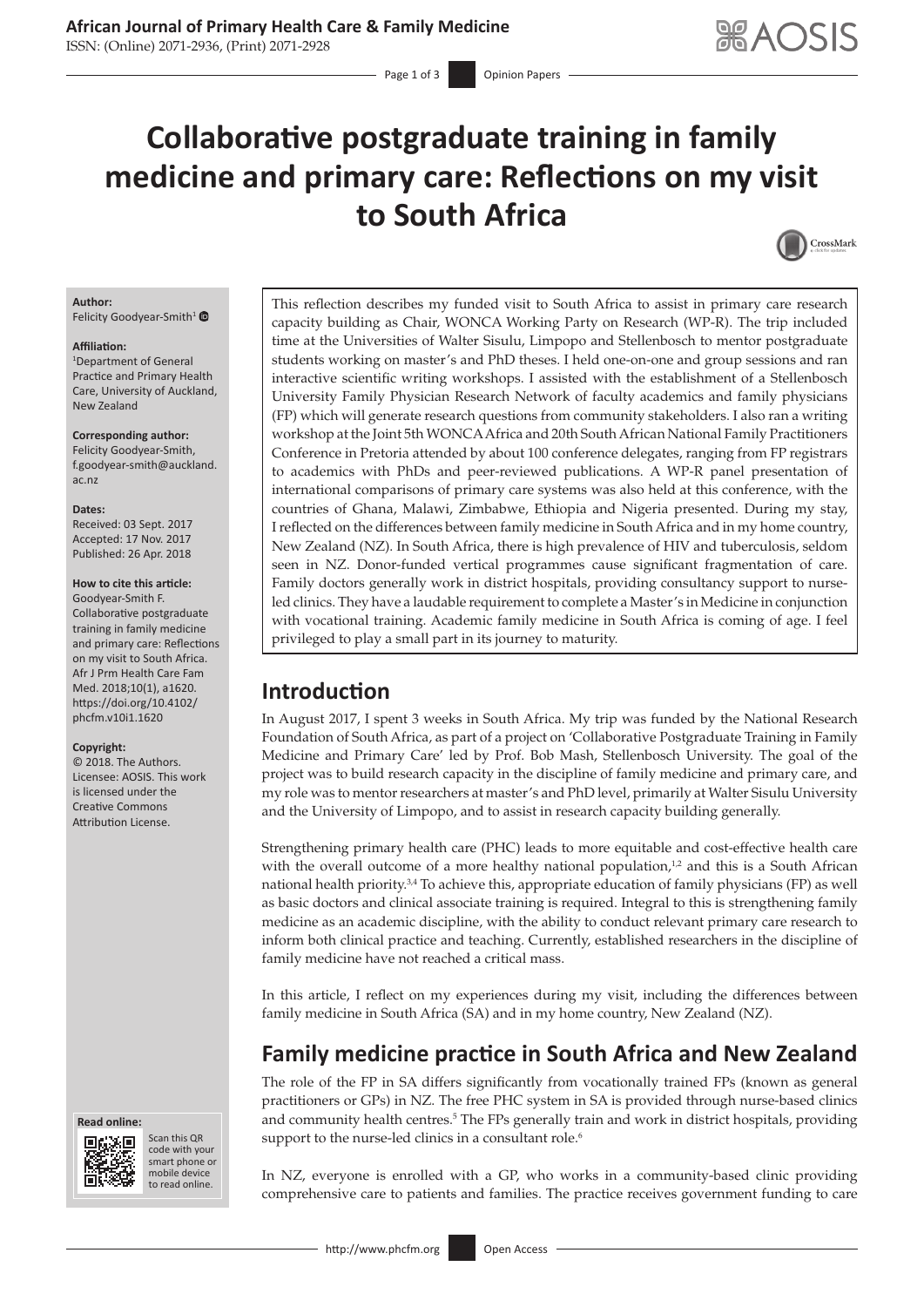for their capitated population, including provision of health prevention activities such as screening. Patients may also pay an out-of-pocket (fee for service) consultation fee, which varies according to the practice and patient demographics (all children aged under 13 years are free, for example). The clinic team includes practice nurses, often a community pharmacist, community workers and occasionally a nurse practitioner. General practitioners do not work in hospitals and generally serve as gatekeepers, referring patients to their specialist colleagues as needed.

South Africa has a high prevalence of HIV. In 2012, it was estimated that 12.2% of the population (approximately 6.4 million people) were living with HIV. The prevalence varies between provinces and between sub-populations. Over a third of women aged 30 to 35 years were estimated to be HIVpositive in 2015.7 More than 60% of HIV-positive people are also co-infected with tuberculosis (TB), including resistant and multi-drug resistant strains. In contrast, NZ has a very low prevalence, with an estimated 1153 people living with HIV out of a population of 4.51 million in 2015. The majority (88%) are male, with heterosexual transmission in only about  $20\%$ , and over 90% are on antiretroviral therapy (ART).<sup>8</sup> The prevalence of TB is similarly low, with 302 cases notified in 2014, mostly new disease, as relapsed or reactivation of cases occurs sparingly.9 A major risk factor is being born outside of NZ, and cases are more likely to be diagnosed in migrants and refugees. Most NZ GPs are unlikely to see a case of either HIV or TB during their working career, a fact that astonished my South African colleagues, for whom this is an everyday occurrence. This is a health burden that NZ doctors do not have to face.

Although they might be effective in helping get epidemics under control, donor-funded vertical care disease-specific programmes for conditions such as HIV, TB and malaria have a number of negative consequences. They cause significant fragmentation of care, which is becoming more pronounced as HIV-positive people are living longer and developing concurrent non-communicable diseases such as diabetes. These programmes also attract doctors and other health care professionals away from the general and comprehensive delivery of primary care, because the funders can offer greater remuneration. There is an urgent need for an integrated delivery of primary care services.

# **Academic family medicine in South Africa**

Throughout the world, academic general practice or family medicine, with its own educational content and research, is a relatively young discipline.10 It is now recognised as a clinical speciality orientated to personal, family and community-based comprehensive primary care. Studies need to be conducted in the context of community-based settings relevant to the PHC of the population. Relevant research informs both clinical practice and medical teaching. There are now nine departments of family medicine in universities throughout South Africa.<sup>11</sup> However, it takes time for such departments to mature and for the staff to undertake PhDs and publish papers in peer-reviewed journals. Currently, only two of the nine heads of department hold PhD degrees.

Along with vocational training signed off by the College of Family Physicians of South Africa, there is also now a requirement for family medicine registrars to complete a Master's in Medicine (MMed) at a university, in line with trainees in other specialities. This includes conducting a research project and submitting a dissertation. This initiative is to be applauded. In contrast, NZ GP registrar training is run by the Royal New Zealand College of General Practitioners with no requirement for a university qualification.

Even if the registrars do not conduct research in the future, having undertaken a dissertation project means they will have a basic understanding of the scientific method. This will serve them well in the future as life-long learners who need to be able to read the published literature and determine its relevance to the context in which they practise.

However, master's and PhD students need good supervision. In some of the newer departments of family medicine, a critical mass of qualified FPs needs to be reached to provide supervision for the registrars embarking on their research projects. The lack of research supervisory capacity makes the completion of their research projects a limiting step in completing the degree. Once there are academics with PhDs in these departments, they will be able to provide adequate supervision to students at master level.

## **Collaborative postgraduate training in family medicine and primary care**

The division of family medicine and primary care at Stellenbosch University has set up a collaborative postgraduate training programme to support other departments in more disadvantaged parts of the country. There are now five academics at Stellenbosch with PhDs, who can start supervising PhD candidates at Walter Sisulu University and the University of Limpopo, and hence strengthen research capacity at these two partner institutions. To assist, my role was to travel to Mthatha and Polokwane, and spend time mentoring the postgraduate students at these two universities. I conducted many one-on-one sessions as well as group sessions with some registrars. My approach was to examine their research questions, ensure that their aims and objectives matched up with these and then to explore with them how they were going to answer this question (determine the methodology).

I also ran a number of interactive writing workshops. Firstly, I addressed the structure of scientific writing, which follows the same principles regardless of whether the work is a research proposal, ethics application, report, dissertation, thesis or scientific paper. Secondly, I gave a number of writing tips, of particular value when English is not the first language, and when needed, I also gave a presentation on